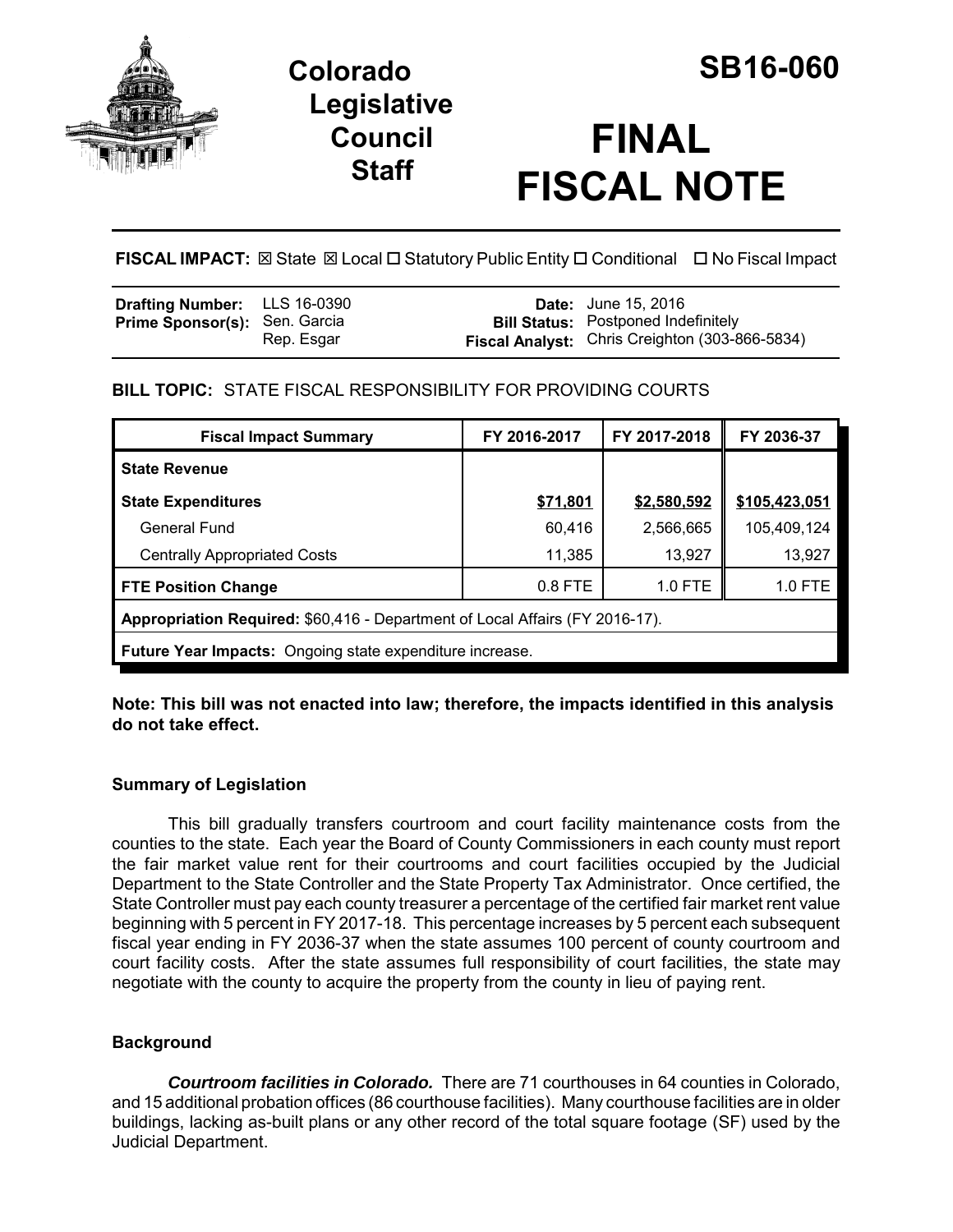June 15, 2016

*Budget responsibility for courthouse facilities.* According to current state law, counties provide and maintain adequate courtroom facilities, while the state Judicial Department provides furnishings and staffing to allow judicial facilities to function. Probation is considered a part of courtroom facilities, and the Division of Probation Services in the Judicial Department does not receive state appropriations for office space.

*Underfunded Courthouse Facilities Grant Program.* The state is currently assisting county governments with costs to repair, renovate, or expand courthouses in the state's judicial districts. House Bill 14-1096 created the Underfunded Courthouse Facilities Grant Program and appropriated \$700,000 to a new cash fund to pay for the program. The Judicial Department received a FY 2015-16 capital development appropriation to continue the program with \$2 million in facilities improvements. For FY 2016-17, a capital development request for \$2.7 million has been submitted.

#### **State Expenditures**

This bill increases state General Fund expenditures by **\$71,801 and 0.8 FTE in FY 2016-17 and \$2,580,592 and 1.0 FTE in FY 2017-18**, with ongoing state expenditure increases through FY 2036-37. Beginning in FY 2016-17, the Department of Local Affairs (DOLA) must hire staff to certify annual commercial property appraisals. This bill also increases workload in Office of the State Controller in the Department of Personnel and Administration (DPA) and the Office of State Court Administration in the Judicial Department, but does not require additional appropriations. State expenditure impacts are summarized in Table 1 and discussed below. Beginning in FY 2017-18, the Office of the State Controller is required to pay each county the state rental subsidy. Table 2 provides a breakdown of the estimated state rental subsidy.

| Table 1. Expenditures Under SB16-060               |            |             |  |  |
|----------------------------------------------------|------------|-------------|--|--|
| <b>Cost Components</b>                             | FY 2016-17 | FY 2017-18  |  |  |
| <b>State Controller (DPA)</b>                      |            |             |  |  |
| State Rent Subsidy Paid to all Counties            | \$0        | \$2,500,000 |  |  |
| <b>Property Taxation DOLA</b>                      |            |             |  |  |
| <b>Personal Services</b>                           | \$54,763   | \$65,715    |  |  |
| <b>FTE</b>                                         | $0.8$ FTE  | 1.0 FTE     |  |  |
| <b>Operating Expenses and Capital Outlay Costs</b> | 5,653      | 950         |  |  |
| Centrally Appropriated Costs*                      | 11,385     | 13,927      |  |  |
| TOTAL                                              | \$71,801   | \$2,580,592 |  |  |

*\* Centrally appropriated costs are not included in the bill's appropriation.*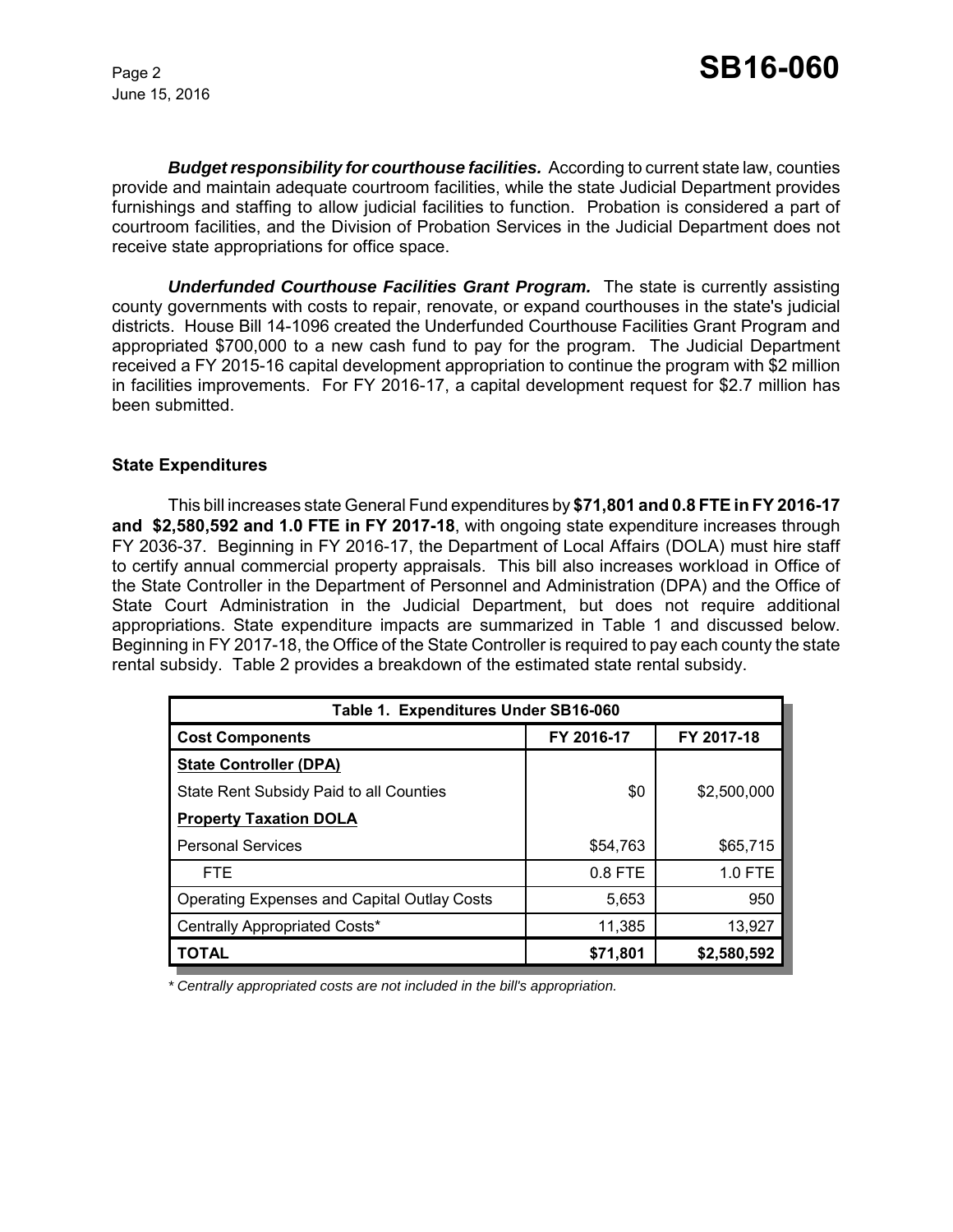| Table 2. Estimated State Rental Subsidy, FY2017-18 to 2036-37 and Thereafter |                                     |                                     |                                         |                         |                                              |
|------------------------------------------------------------------------------|-------------------------------------|-------------------------------------|-----------------------------------------|-------------------------|----------------------------------------------|
| <b>Fiscal</b><br>Year                                                        | <b>Estimated</b><br><b>Gross SF</b> | <b>Assumed</b><br><b>Rent Rate*</b> | <b>Fair Market</b><br><b>Value Rent</b> | <b>State</b><br>Share % | <b>Annual State</b><br><b>Rental Subsidy</b> |
| 2017-18                                                                      | 2,500,000                           | \$20.00                             | \$50,000,000                            | 5%                      | \$2,500,000                                  |
| 2018-19                                                                      | 2,500,000                           | \$20.80                             | \$52,000,000                            | 10%                     | \$5,200,000                                  |
| 2019-20                                                                      | 2,500,000                           | \$21.63                             | \$54,080,000                            | 15%                     | \$8,112,000                                  |
| 2020-21                                                                      | 2,500,000                           | \$22.50                             | \$56,243,200                            | 20%                     | \$11,248,640                                 |
| 2021-22                                                                      | 2,500,000                           | \$23.40                             | \$58,492,928                            | 25%                     | \$14,623,232                                 |
| 2022-23                                                                      | 2,500,000                           | \$24.33                             | \$60,832,645                            | 30%                     | \$18,249,794                                 |
| 2023-24                                                                      | 2,500,000                           | \$25.31                             | \$63,265,951                            | 35%                     | \$22,143,083                                 |
| 2024-25                                                                      | 2,500,000                           | \$26.32                             | \$65,796,589                            | 40%                     | \$26,318,636                                 |
| 2025-26                                                                      | 2,500,000                           | \$27.37                             | \$68,428,453                            | 45%                     | \$30,792,804                                 |
| 2026-27                                                                      | 2,500,000                           | \$28.47                             | \$71,165,591                            | 50%                     | \$35,582,795                                 |
| 2027-28                                                                      | 2,500,000                           | \$29.60                             | \$74,012,214                            | 55%                     | \$40,706,718                                 |
| 2028-29                                                                      | 2,500,000                           | \$30.79                             | \$76,972,703                            | 60%                     | \$46,183,622                                 |
| 2029-30                                                                      | 2,500,000                           | \$32.02                             | \$80,051,611                            | 65%                     | \$52,033,547                                 |
| 2030-31                                                                      | 2,500,000                           | \$33.30                             | \$83,253,675                            | 70%                     | \$58,277,573                                 |
| 2031-32                                                                      | 2,500,000                           | \$34.63                             | \$86,583,822                            | 75%                     | \$64,937,867                                 |
| 2032-33                                                                      | 2,500,000                           | \$36.02                             | \$90,047,175                            | 80%                     | \$72,037,740                                 |
| 2033-34                                                                      | 2,500,000                           | \$37.46                             | \$93,649,062                            | 85%                     | \$79,601,703                                 |
| 2034-35                                                                      | 2,500,000                           | \$38.96                             | \$97,395,025                            | 90%                     | \$87,655,522                                 |
| 2035-36                                                                      | 2,500,000                           | \$40.52                             | \$101,290,826                           | 95%                     | \$96,226,284                                 |
| 2036-37 &<br>thereafter                                                      | 2,500,000                           | \$42.14                             | \$105,342,459                           | 100%                    | \$105,342,459                                |

 *\* Rental rate is subject to 4 percent annual growth adjustment to maintain fair market value.* 

*Data and assumptions.* This analysis is based on the following data and assumptions:

- The extent of courthouse facilities covered by the bill includes all county building space occupied by the Judicial Department. This includes the courts of each judicial district, including clerks and administration, as well as the probation offices associated with each judicial district.
- The total square footage of courthouse facilities in all judicial districts is estimated to be 2.5 million square feet.
- On a statewide basis, the average fair market value rental rate is \$20 per square foot annually, increased annually by 4 percent to account for annual growth.
- The bill transfers responsibility for rent costs exclusive of personnel for security and other courthouse operating expenditures so long as the building remains county property. The responsibility for maintenance will reside with the government holding title to the property; therefore these costs will remain an exclusively local government expenditure through at least FY 2036-37.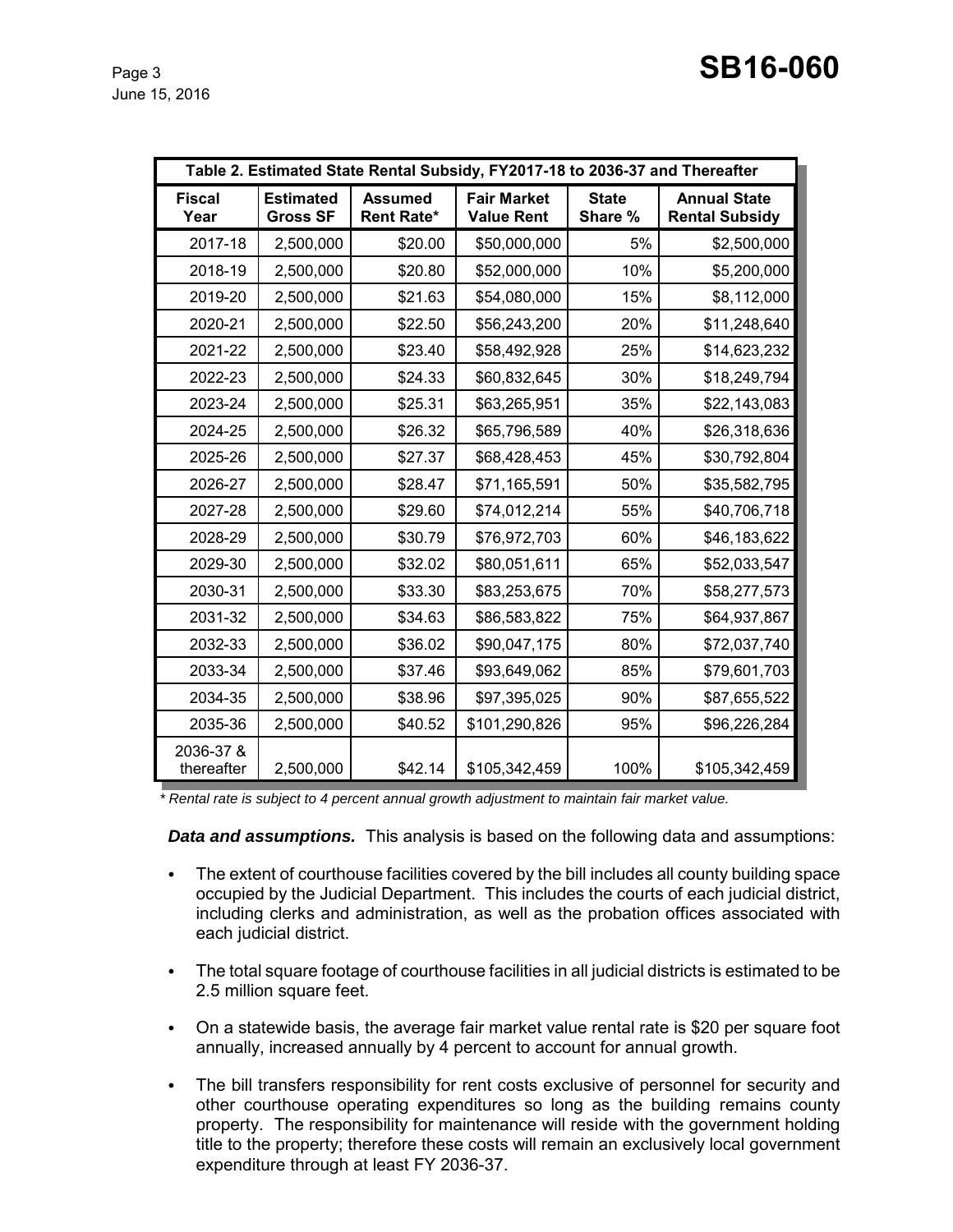June 15, 2016

• The amounts estimated in this fiscal note are not based on the detailed county facility fair market rates. These rates will be determined by the bills annual reporting and certification process.

*Department of Personnel and Administration — State Controller.* The State Controller's office will release payments from the General Fund to all 64 county governments starting in FY 2017-18. These funds are expected to be lump sum payments for the annual fair market value rent of each county courthouse facility. Refer to Table 2 on page 3 for a summary of the estimated annual rent subsidy for future fiscal years.

The bill creates a minimal workload for the State Controller to make scheduled disbursements. The workload of the DPA is also increased to facilitate interagency agreements and state procurement, as needed. No new appropriations are required for the DPA to implement the bill.

**Department of Local Affairs — Property Tax Administrator.** The Division of Property Taxation in DOLA, requires an increase in General Fund state expenditures of \$71,801 and 0.8 FTE in FY 2016-17 and by \$80,592 and 1.0 FTE in FY 2017-18 to fund this position. Personnel costs in FY 2016-17 are prorated to reflect the paydate shift and effective date of this bill.

 The State Controller will not release state funds to a county without a certified fair market value rent calculation from the Property Tax Administrator (PTA). However, fair market value rent is not an established measure in current real estate or appraisal practice. To adequately regulate the state rental subsidy disbursed to counties, the PTA will be required to develop expertise and enforce reasonable guidelines in the calculation of rents. The PTA will also be required to audit reported amounts and independently calculate the allowable rent. This workload requires an additional 1.0 FTE to hire an experienced Tax Specialist to coordinate the courthouse certification program and manage reallocation of workload in the Division of Property Taxation based on the annual cycle of county reports.

*Judicial Department.* This bill affects Court Facilities and Planning in the Office of the State Court Administrator. The Judicial Department must analyze its long-term budget and capital structure to determine the feasibility of acquiring county courthouse facilities when fully state funded as of FY 2036-37. The Judicial Department will coordinate its budget for Underfunded Courthouse Facilities with any purchase plan. Additionally, as the department assumes the responsibility for statewide courthouse facilities, the department will need to conduct long-term courthouse facility assessments to ensure adequate judicial facilities are in place to handle future judicial caseloads. No new appropriations are required for the Judicial Department.

*Centrally appropriated costs.* Pursuant to a Joint Budget Committee policy, certain costs associated with this bill are addressed through the annual budget process and centrally appropriated in the Long Bill or supplemental appropriations bills, rather than in this bill. The centrally appropriated costs subject to this policy are estimated in the fiscal note for informational purposes and summarized in Table 3.

| Table 3. Centrally Appropriated Costs Under SB16-060                 |            |            |  |  |
|----------------------------------------------------------------------|------------|------------|--|--|
| <b>Cost Components</b>                                               | FY 2016-17 | FY 2017-18 |  |  |
| Employee Insurance (Health, Life, Dental, and Short-term Disability) | \$6,699    | \$8,039    |  |  |
| Supplemental Employee Retirement Payments                            | \$4,686    | \$5,888    |  |  |
| <b>TOTAL</b>                                                         | \$11,385   | \$13,927   |  |  |